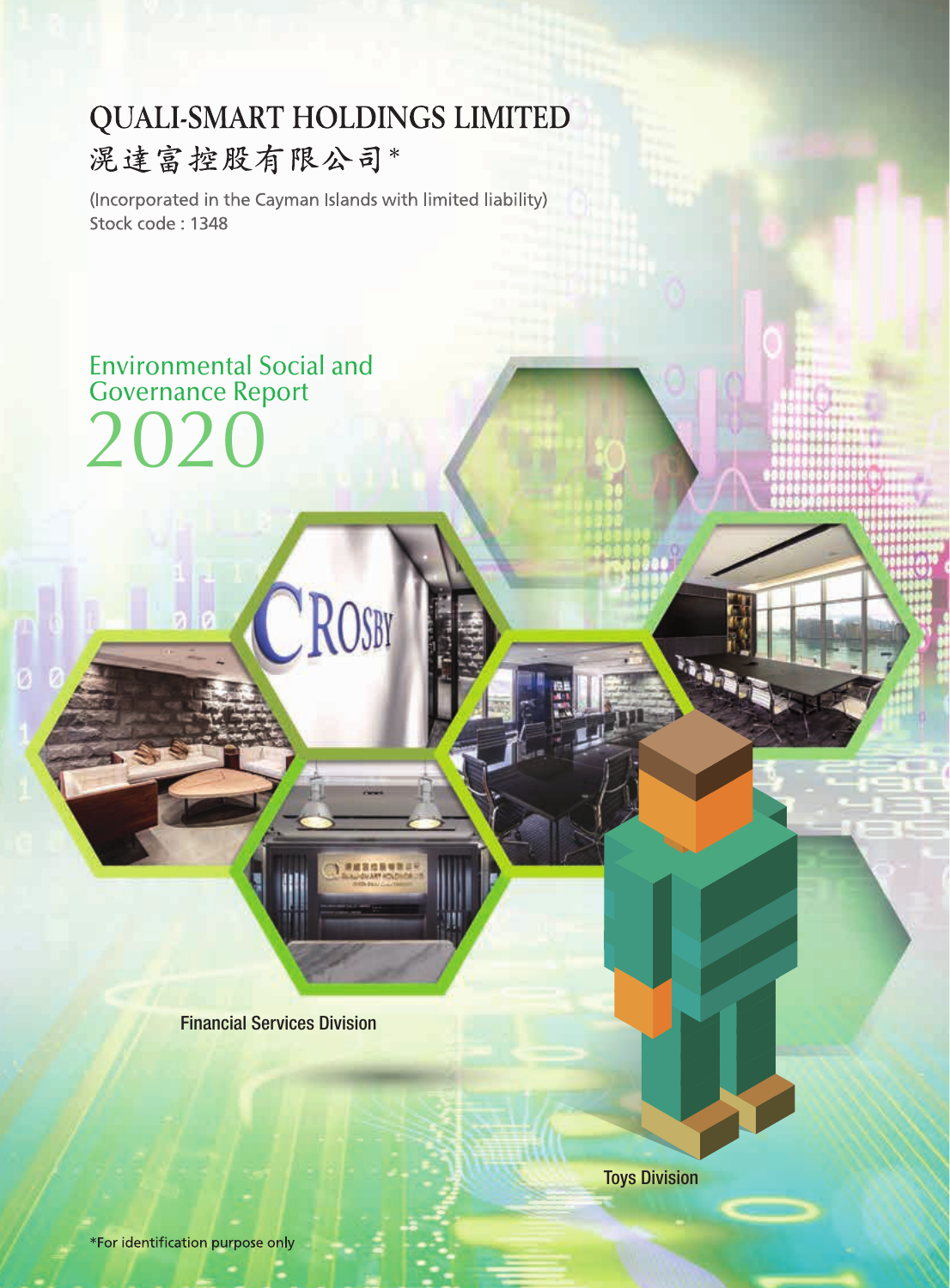**QUALI-SMART HOLDINGS LIMITED ENVIRONMENTAL, SOCIAL AND GOVERNANCE REPORT 2020 1**

**MERSIA** 

ROSBY

## **CONTENTS**

|    |                        |                                                 | Page                      |  |  |  |  |  |
|----|------------------------|-------------------------------------------------|---------------------------|--|--|--|--|--|
|    | Introduction           |                                                 | 2                         |  |  |  |  |  |
|    |                        | <b>Reporting Standards</b>                      | $\overline{2}$            |  |  |  |  |  |
|    | <b>About the Group</b> |                                                 | $\mathbf{2}$              |  |  |  |  |  |
|    |                        | <b>Stakeholders' Engagement and Materiality</b> | $\mathbf{2}$              |  |  |  |  |  |
| А. | <b>The Environment</b> |                                                 |                           |  |  |  |  |  |
|    | A1.                    | Emissions                                       | $\ensuremath{\mathsf{3}}$ |  |  |  |  |  |
|    | A2.                    | Consumption of Resources                        | 5                         |  |  |  |  |  |
|    | A3.                    | The Environment and Natural Resources           | 5                         |  |  |  |  |  |
| В. | <b>Social</b>          |                                                 |                           |  |  |  |  |  |
|    | B1.                    | Employment                                      | 6                         |  |  |  |  |  |
|    | B2.                    | Health and Safety                               | $\overline{7}$            |  |  |  |  |  |
|    | B3.                    | Development and Training                        | 8                         |  |  |  |  |  |
|    | B4.                    | Labour Standards                                | $\mathcal{G}% _{0}$       |  |  |  |  |  |
|    | B5.                    | Supply Chain Management                         | $\mathcal{G}% _{0}$       |  |  |  |  |  |
|    | B6.                    | <b>Product Responsibility</b>                   | 10                        |  |  |  |  |  |
|    | B7.                    | Anti-corruption                                 | 11                        |  |  |  |  |  |
|    | B8.                    | Investing in Community                          | 11                        |  |  |  |  |  |
|    |                        | <b>Corporate Governance</b>                     | 11                        |  |  |  |  |  |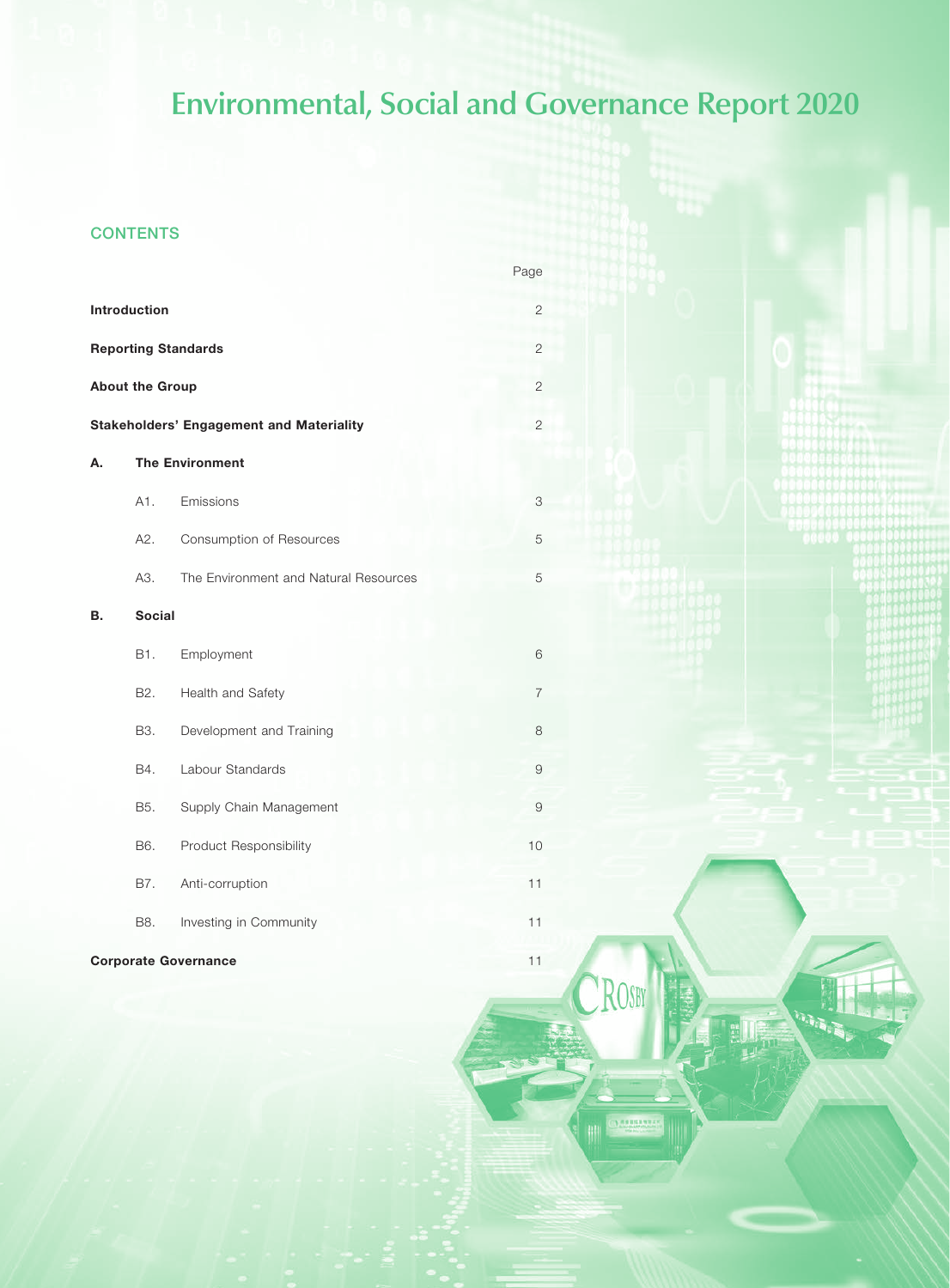## INTRODUCTION

Quali-Smart Holdings Limited (the "Company") and its subsidiaries (the "Group") are committed to promoting sustainable development and social responsibility, which is important to create long-term value for the Group's shareholders, employees and other stakeholders. The Group strives to provide employees with a safe and healthy working environment as well as talent training and development. We are also engaged in charitable activities to fulfill corporate social responsibility. This report covers environmental, social and governance ("ESG") matters of the Group for the year commencing on 1 April 2019 to 31 March 2020 ("Reporting Period").

The Group is committed to minimize its environmental impact throughout its business processes. Through stringent environmental control in operations, we strive to ensure that applicable environmental laws are complied with. We review and evaluate from time to time the efficiency and effectiveness of our environmental initiatives. It is our aim to strike a fine balance between environmental protection and business growth.

### REPORTING STANDARDS

This environmental, social and governance report ("ESG Report") has been prepared in compliance with the Environmental, Social and Governance Reporting Guide set out in Appendix 27 to the Rules Governing the Listing of Securities on the The Stock Exchange of Hong Kong Limited ("Listing Rules").

## ABOUT THE GROUP

During the Reporting Period, the Group primarily engaged in toy manufacturing primarily on an OEM basis ("Toy Division") and the provision of financial services in securities brokerage, underwriting, securities margin financing, investment advisory, corporate finance advisory and asset management services ("Financial Services Division"). In view of the relative materiality of impact of the operations of both the Toy Division and the Financial Services Division to the Group's overall business performance as well as on various ESG aspects during the Reporting Period, the Board is of the opinion that both the Toy Division and Financial Services Division are included in this ESG Report.

## STAKEHOLDERS' ENGAGEMENT AND MATERIALITY

For the purpose of identifying significant aspects relevant to the Group, we have the involvement of the management of the Group and the key stakeholders including shareholders, employees and sub-contractors in discussing and reviewing key areas of attention for the Group from time to time to further direct its ESG approach and attention on sustainability issues. In view of no material change in the Group's business model and external compliance requirement, the Group adopted the same basis in determining the materiality of stakeholders involvement as in previous reporting period.

The Group values input and feedback from its stakeholders as they bring potential impacts to the Group's business. Internal and external stakeholders have been involved in regular engagement activities to share views regarding the Group's operation and performances. The Group has included board members, senior management and frontline staff to identify key ESG aspects and challenges in the Reporting Period. Through discussion and data gathered among the relevant management members and divisions, the Group was able to obtain better understanding on stakeholders' concern on corporate environmental-friendly policy, employment and labour practice, as well as training and development policy. As a result, the management further identified air emission, environmental protection measures, labour protection as well as anti-corruption as top material aspects. The Group will continue to identify areas of improvement for the concerned aspects and keep close communication with its stakeholders to share and exchange ideas for advancing the Group's ESG management.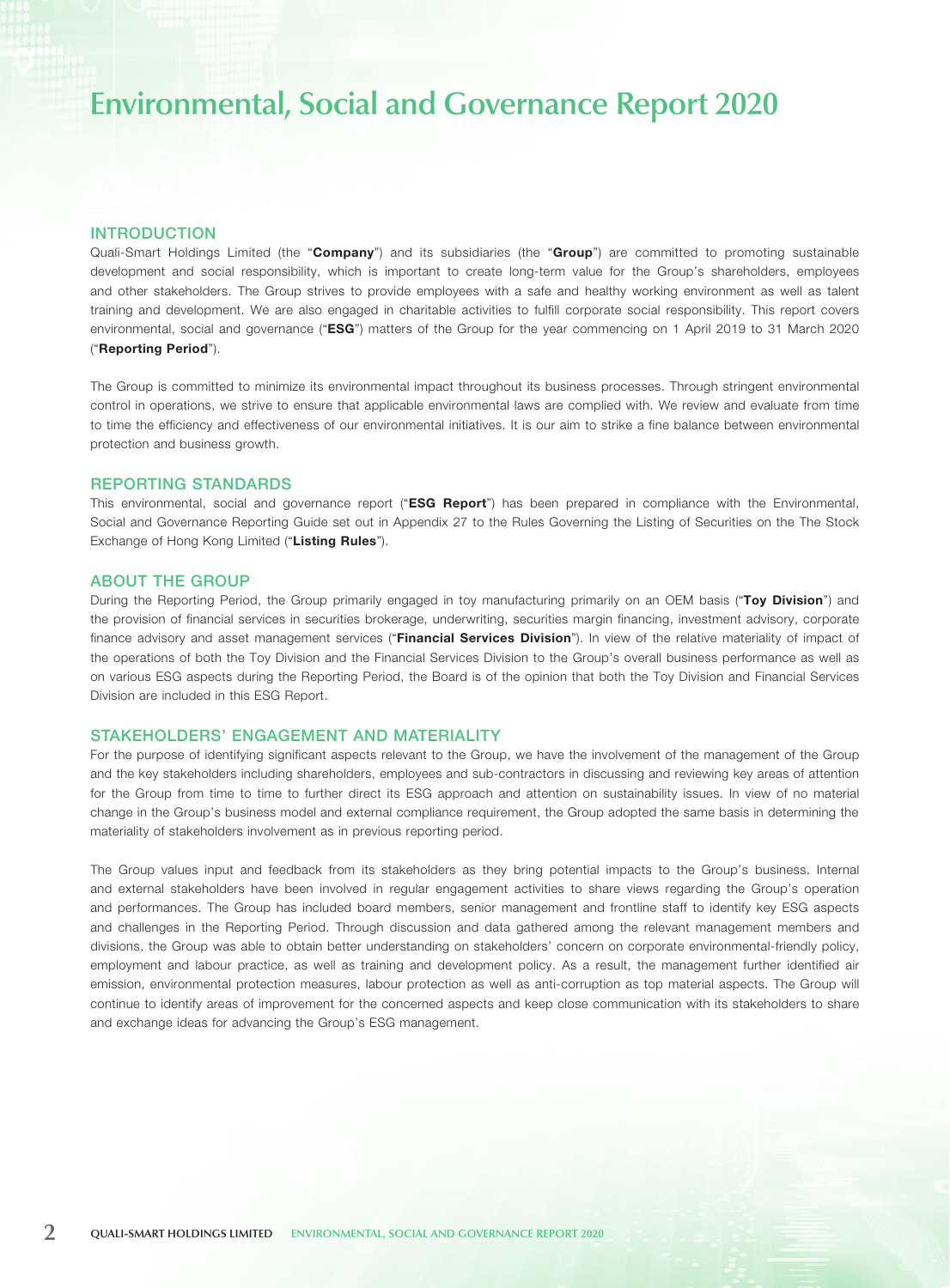## A. THE ENVIRONMENT

The Group is committed to protecting the environment and sustainability in the long-term by incorporating various environmental-friendly aspects in formulating its business operating policies and practices. We have established procedures to ensure our operation and businesses are in compliance with the applicable safety and environmental regulations, aiming to minimize the consumption of natural resources and hence protecting the environment during the Reporting Period.

During the Reporting Period, the manufacture of toy products by the Toy Division of the Group was continued to be mainly sub-contracted out to qualified entities and factories. Despite outsourcing, the Group still adopted strict policies by imposing corresponding requirements on our engaged sub-contractors for the manufacturing services rendered as if we had to comply with the same requirements ourselves in accordance with the relevant laws and regulations relating to environmental protection of The People's Republic of China ("PRC"), including the Environmental Protection Law of the PRC, the Environmental Impact Assessment Law of the PRC, Regulations on Administration of Construction Project Environmental Protection, Prevention and Control of Atmospheric Pollution of the PRC and Prevention and Control of the Water Pollution Law of the PRC, amongst others. During the Reporting Period, the Toy Division was not aware that it had been the subject of any material non-compliance incidents or material claims in the form of any compensation or penalty levied for environmental disruption caused by the sub-contractors engaged by the Group for its business.

For the Financial Services Division, we believe that the industry it operates in is not a major source of environmental pollution and there was minimal emission of waste gas, wastewater discharged and generating of solid waste. During the Reporting Period, the Financial Services Division had not been subject to any environmental claims, complaints or non-compliance enforcement actions.

#### A1. Emissions

The Group noted that there was greenhouse gas emission, wastewater discharge and solid waste generated from the manufacturing plants operated by the sub-contractors for the Toy Division. Our Toy Division has required its sub-contractors to adopt environmental protection measures to enhance the efficiency of usage of energy, water and materials in order to reduce certain greenhouse gas emission, unfavorable impact of wastewater discharge and to improve energy conservation. During the Reporting Period, we required our sub-contractors to have proper systems in place for exhausted gas treatment with activated carbon absorption technology to process the exhausted gas discharged during the production process on spraying and injection molding. Such system setup fulfilled the requirement imposed by the local environmental governing body and was in compliance with relevant environmental protection standards. Meanwhile, we noted that there was limited wastewater generated from the operation of the Toy Division. Even so, we also required our sub-contractors to use filtering tank installed inside the manufacturing plant to eliminate unfavorable elements in the wastewater collected by the domestic sewage first and then arranged for discharge to public sewage drainage. Regular review on wastewater was also performed by qualified and authorised entity. To minimize the amount of hazardous and non-hazardous solid waste generated by the manufacturing plant of our sub-contractors, our Toy Division required our sub-contractors to store separately the solid waste in designated areas within the manufacturing plants and further pass to relevant authorised entities for proper handling, either passing to relevant recycling companies to handle or to be collected by local government hygiene department for processing. To ensure the satisfactory compliance by our sub-contractors during the Reporting Period, our management paid regular site visits to the manufacturing plants of our sub-contractors and reviewed relevant compliance certificates issued to our sub-contractors by the relevant local authorities. Our major sub-contractor was awarded the Environment Management System Certificate for compliance with the ISO14001 standard by the China Quality Certification Centre.

For the Financial Services Division, due to its nature of business, we believe that its business does not have significant impact on the environment in terms of greenhouse gas, wastewater, land emissions and discharge of hazardous and non-harzardous solid waste except for general office power consumption in the form of office lighting, computer and other office equipment operation, printing paper consumption for clients reporting and general business transaction recording. In general, the Group also adopted measures such as installing power saving lighting facilities and encouraging the use of electronic record for daily businesses with clients and internal communication and the use of recycled paper for printing.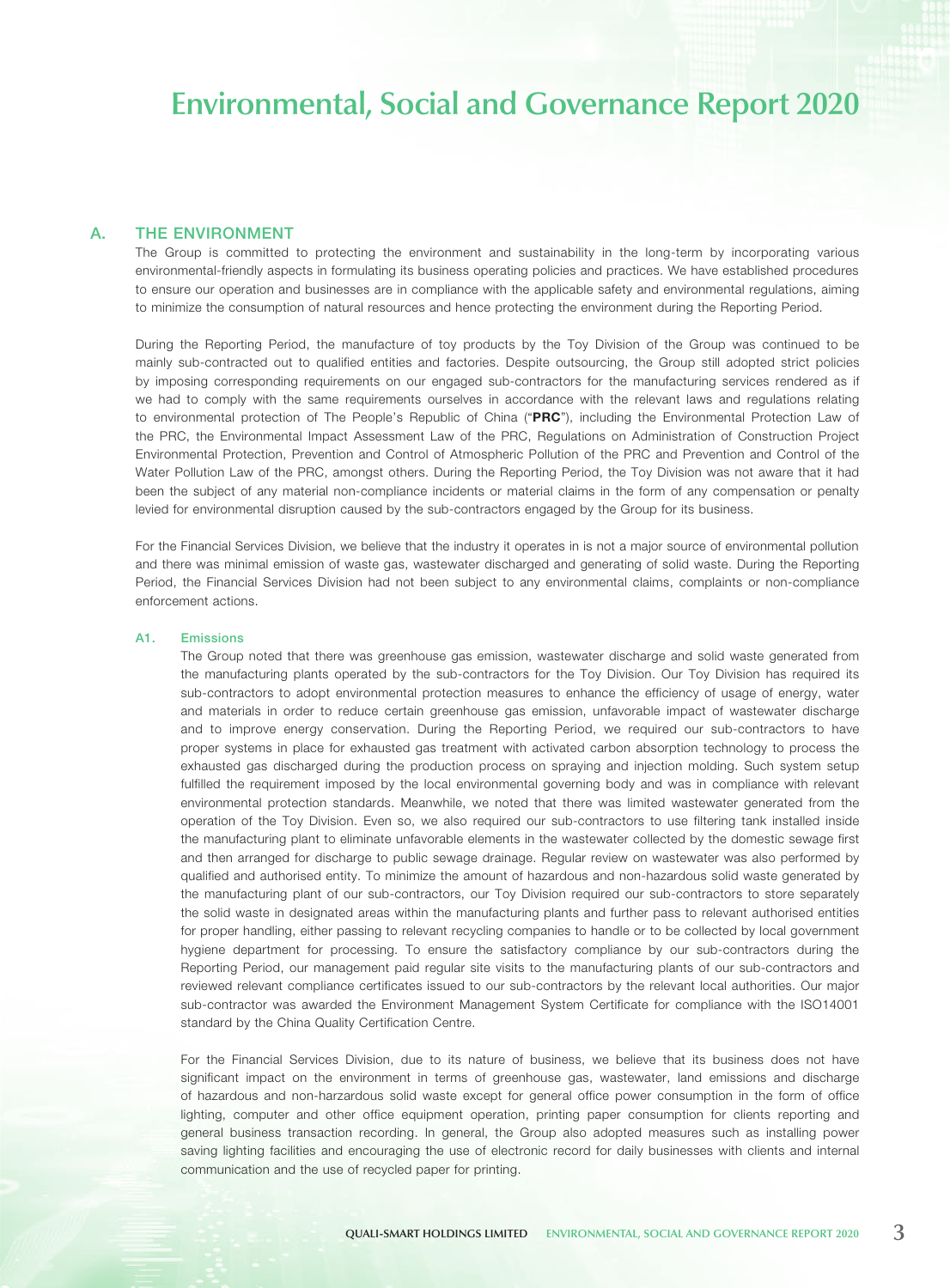Set forth below are the statistics of greenhouse gas emissions by the Toy Division and the Financial Services Division of the Group during the Reporting Period:

|                                       |                                          |       |                                    |      | Intensity       |          |                  |      |  |
|---------------------------------------|------------------------------------------|-------|------------------------------------|------|-----------------|----------|------------------|------|--|
|                                       | Emissions of CO <sub>2</sub> (in tonnes) |       | (note 3)                           |      |                 |          |                  |      |  |
|                                       | <b>Financial</b>                         |       |                                    |      |                 |          | <b>Financial</b> |      |  |
|                                       | Toy                                      |       | <b>Services</b><br><b>Division</b> |      |                 | Toy      | <b>Services</b>  |      |  |
| <b>Greenhouse Gas (GHG) Emissions</b> | <b>Division</b>                          |       |                                    |      | <b>Division</b> |          | <b>Division</b>  |      |  |
|                                       | 2020                                     | 2019  | 2020                               | 2019 | 2020            | 2019     | 2020             | 2019 |  |
|                                       |                                          |       |                                    |      |                 |          |                  |      |  |
| Direct emissions from the use of      |                                          |       |                                    |      |                 |          |                  |      |  |
| Diesel and LPG                        | 560                                      | 645   | N/A                                | N/A  | 0.000069        | 0.000064 | N/A              | N/A  |  |
| Indirect emissions from the use of    |                                          |       |                                    |      |                 |          |                  |      |  |
| Purchased Electricity (note 1)        | 7,945                                    | 8,094 | 70                                 | 80   | 0.000984        | 0.000802 | 2.60             | 2.75 |  |
| Other indirect emissions from         |                                          |       |                                    |      |                 |          |                  |      |  |
| Water consumption (note 2)            | 109                                      | 139   | N/A                                | N/A  | 0.000013        | 0.000014 | N/A              | N/A  |  |
|                                       |                                          |       |                                    |      |                 |          |                  |      |  |
| Total                                 | 8,614                                    | 8,878 | 70                                 | 80   |                 |          |                  |      |  |

*Note 1: Emission factor of 0.5912 tCO2/MWh was applied to purchased electricity in Guangdong Province of the PRC as per the provincial grid average carbon dioxide emission factor of the PRC (*省級電網平均二氧化碳排放因子*).*

*Note 2: During the Reporting Period, the manufacturing plant of the sub-contractors of the Group located in Foshan city Nanhai*  district of the Guangdong province consumed a total of approximately 269,090 m<sup>3</sup> (2019: 345,211 m<sup>3</sup>) of fresh water for its *operation, contributing to an emission of an equivalent of approximately 109 tonnes (2019:139 tonnes) of carbon dioxide.*

*Note 3: Intensity measured for Toy Division is measured in tonne of CO<sub>2</sub> per unit of toy product produced. Intensity measured for Financial Services Division is measured in tonnes of CO2 per number of employee for such division.*

It was noted that the major air pollutant emission sources of the Group is mainly generated from the use of motor vehicles for the transport of finished products and manufacturing related materials of the Toy Division. The following table shows the pollutant emissions during the Reporting Period:

| <b>Pollutant</b>                      | <b>Emission Volume</b><br>(tonnes) | Intensity* |           |           |  |
|---------------------------------------|------------------------------------|------------|-----------|-----------|--|
|                                       | 2020                               | 2019       | 2020      | 2019      |  |
|                                       |                                    |            |           |           |  |
| Nitrogen Oxides (NO)                  | 1.926                              | 2.320      | 0.00024   | 0.00022   |  |
| Sulphur Oxides (SO)                   | 3                                  | 4          | 0.0000004 | 0.0000004 |  |
| Respiratory Suspended Particles (RSP) | 89                                 | 103        | 0.00001   | 0.00001   |  |

Intensity measured in tonne per unit of toy product produced.

During the Reporting Period, the Group has generated harmful or hazardous waste during the toy manufacturing process. The total amount of hazardous waste generated by the Toy Division of the Group during the Reporting Period was approximately 2.1 tonnes (2019: 2.4 tonnes). To properly handle the hazardous waste, our major sub-contractors engaged qualified entities to collect and properly process such waste on a regular basis to ensure compliance with the environmental protection requirements as imposed by the local authorities.

The total amount of non-hazardous waste generated by the Group during the Reporting Period mainly consisted of packing materials consumed in terms of cardboard, packing belts and buckles and scrapped metal and plastic materials of approximately 90 tonnes (2019: 244 tonnes) in total. Other such waste was relatively not significant mainly in form of general office waste and the relevant data is not available. The Group has reviewed its current system and aims to improve the relevant measures to quantify such waste.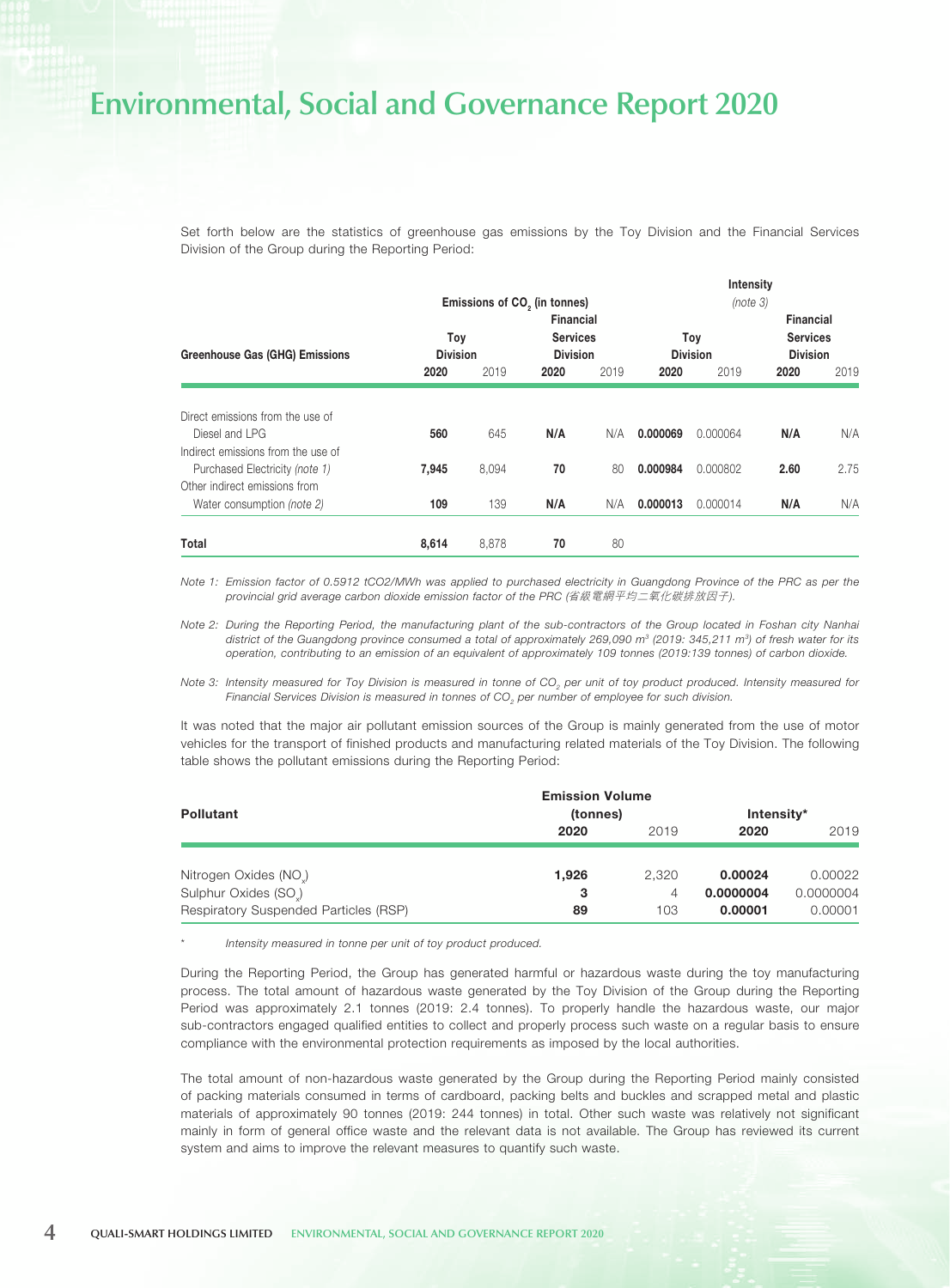### A2. Consumption of Resources

For the purpose of fuel and power saving, our Toy Division required our sub-contractors to have energy saving facilities installed on certain injection molding machines such as the use of standby mode of operation instead of ongoing motors running mode to enhance their power utilization efficiency. Besides, relevant production lines of our sub-contractors were modified under a lean production approach by simplifying and shortening the production processes and hence to minimize and shorten the components delivery need and relevant packaging materials consumed. Meanwhile, we noted that water consumption was not significant during the sub-contracted production process for the Toy Division. Besides, our Toy Division has adopted the use of biodiesel for their canteen kitchen operating usage as well as the use of vinyl machine for production purpose that allowed us to make use of energy with less polluting impact.

In general, the Group requires our employees to switch off office electronic facilities such as lighting, business and computer equipment during unattended hours in the relevant office or working areas and encourages employees to set the temperature of the air-conditioning systems for the working areas within optimal temperature level or turn off all the lights when leaving the working areas or the office at night. We also encourage employees to refrain from unnecessary paper printing if it is practicable to do so. In order to enhance the awareness of such resource saving practice, slogan and reminder messages were posted around the power switches or equipment stations throughout the working areas.

Set forth below are the statistics of consumption of certain resources by the Toy Division and Financial Services Division of the Group during the Reporting Period:

Consumption of resources

|                                     | <b>Financial Services</b> |                     |                 |                 |            |            |  |  |  |
|-------------------------------------|---------------------------|---------------------|-----------------|-----------------|------------|------------|--|--|--|
|                                     |                           | <b>Toy Division</b> | <b>Division</b> |                 | Total      |            |  |  |  |
|                                     | 2020                      | 2019                | 2020            | 2019            | 2020       | 2019       |  |  |  |
| Electricity (kWh)                   | 13,449,344                | 13,700,027          | 86,655          | 100.869         | 13,535,999 | 13,800,896 |  |  |  |
| Water consumption (m <sup>3</sup> ) | 269.142                   | 345.282             | -               | $\qquad \qquad$ | 269.142    | 345.282    |  |  |  |

#### A3. The Environment and Natural Resources

We are committed to building an environmental-friendly corporate which strives to minimize our usage of energy and office stationery and encourage recycling of materials used in the office and working area. Our Financial Services Division also offers electronic statements and trade confirmation with their clients in order minimize paper usage. Moreover, our Toy Division also processed those broken plastic containers for production line by regrinding and remoulding them into new containers for further use to minimize solid waste generated.

In general, the Group is determined in adopting energy saving measures such as utilization of power-saving office lighting system in the form of LEDs or T5 fluorescent tubes and the maximization of the use of natural daylight for office lighting purpose. Also, we maintain water filtering equipment for staff consumption purpose instead of using bottled water and install water-saving dispensing tap equipment for the office washrooms in order to reduce water wastage. During the Reporting Period, the Group was not aware that it had been the subject of any environmental claims, lawsuits, penalties or disciplinary actions, nor was there any material non-compliance of the relevant laws and regulations related to environmental protection or the consumption of natural resources, including those set out on page 3 of this report.

Please refer to the previous paragraph A2 for the statistics of the consumption of certain resources by the Group during the Reporting Period.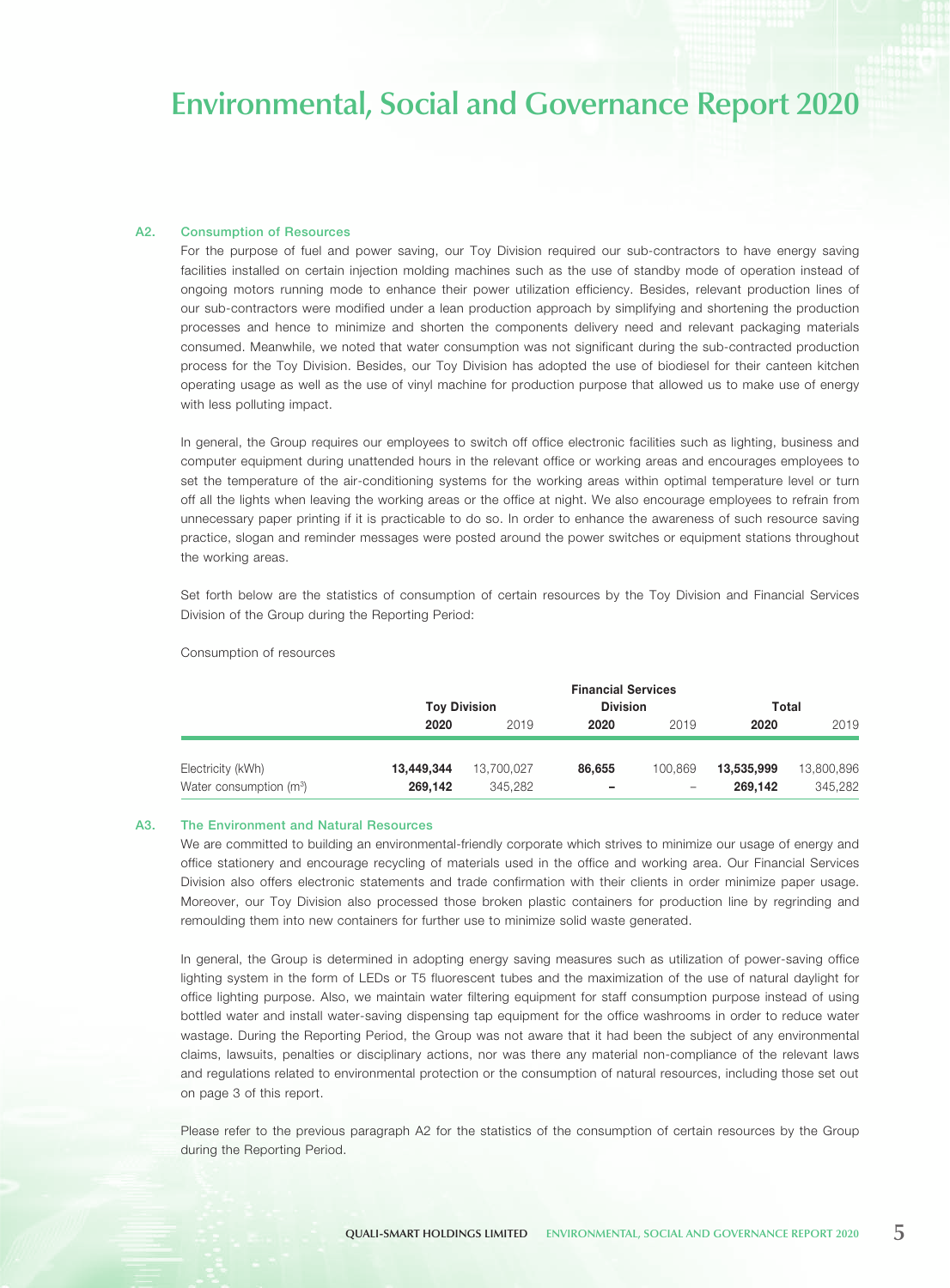## B. SOCIAL

## B1. Employment

The Group believes that our business success is dependent on our experienced talents. We promote equal opportunities to all our employees. The remuneration package and employment benefits are reviewed annually by reference to prevailing market standard as well on individual merits. We do strictly comply with relevant laws and regulations for our employment system in terms of recruitment, compensation and benefits, as well as safety measures adopted.

On recruiting talents, both internal and external sources are reviewed for identifying appropriate individuals to fit in the available openings. The Group did not tolerate for discrimination concern in terms of race, gender, age, social hierarchy, religion and disability be any of the talent recruiting selection criteria. All applicants have equal opportunities for an interview as long as they possess the academic background, skill and legitimate age level as per job requirement stated. Collaterals or deposits of any kind are prohibited for acceptance from employees and we do allow employees right to freedom to prevent forced labour.

We offer competitive remuneration, promotional opportunity, compensation and benefit packages to attract and retain talents. Salaries are reviewed on a regular basis and revised with reference to performance appraisals and market trend. Employees of the Group are entitled to discretionary bonus, provident fund scheme, medical insurance and various types of incentive paid leave in addition to annual leave, sick leave, maternity leave and relevant compensation as required by the relevant laws and regulation as imposed in the relevant territories of operation.

Remuneration packages of the Group were determined with reference to its remuneration policy based on position, duties and performance of the employees. Employees' remuneration varies according to their positions, which may include salary, overtime allowance, bonus and various subsidies. Working hours and leave is maintained and granted in strict compliance with relevant laws and regulation. As for terminated employees, we will give adequate notice and basis of termination in accordance with applicable laws and those specified in the employment contracts. Our employment benefits include mandatory provident fund, medical and health insurance covering in-patient and out-patient benefit levels, all benefit details are provided to new employee together with the employee handbook.

The performance appraisal cycle varies according to the positions of the employees. Performance appraisal of staff is conducted annually. The performance appraisal is supervised by respective executive Directors of the Group. The Company also adopted a share option scheme for the purpose of rewarding eligible participants for their contribution to the Group. In order to promote and maintain a healthy atmosphere for the employees, the Group also organized annual dinner gathering among the staff with the management to share an enjoyable time further to ordinary working environment.

The Toy Division had strict policies in selecting its sub-contractors by imposing corresponding requirement on them in respect of social responsibilities on workers welfare maintenance as well as proper compliance of the relevant regulation applicable to them within their territories of operation, including but not limited to the Labour Law of the PRC, PRC Employment Contract Law and the Social Insurance Law of the PRC. During the Reporting Period, the Toy Division was not aware that there was any material non-compliance of the relevant laws and regulations caused by our sub-contractors in servicing us, nor was it the subject of any material claims in the form of any compensation or penalty levied for inappropriate treatment towards workers employed by the manufacturing plants engaged by the Group or its sub-contractors for business.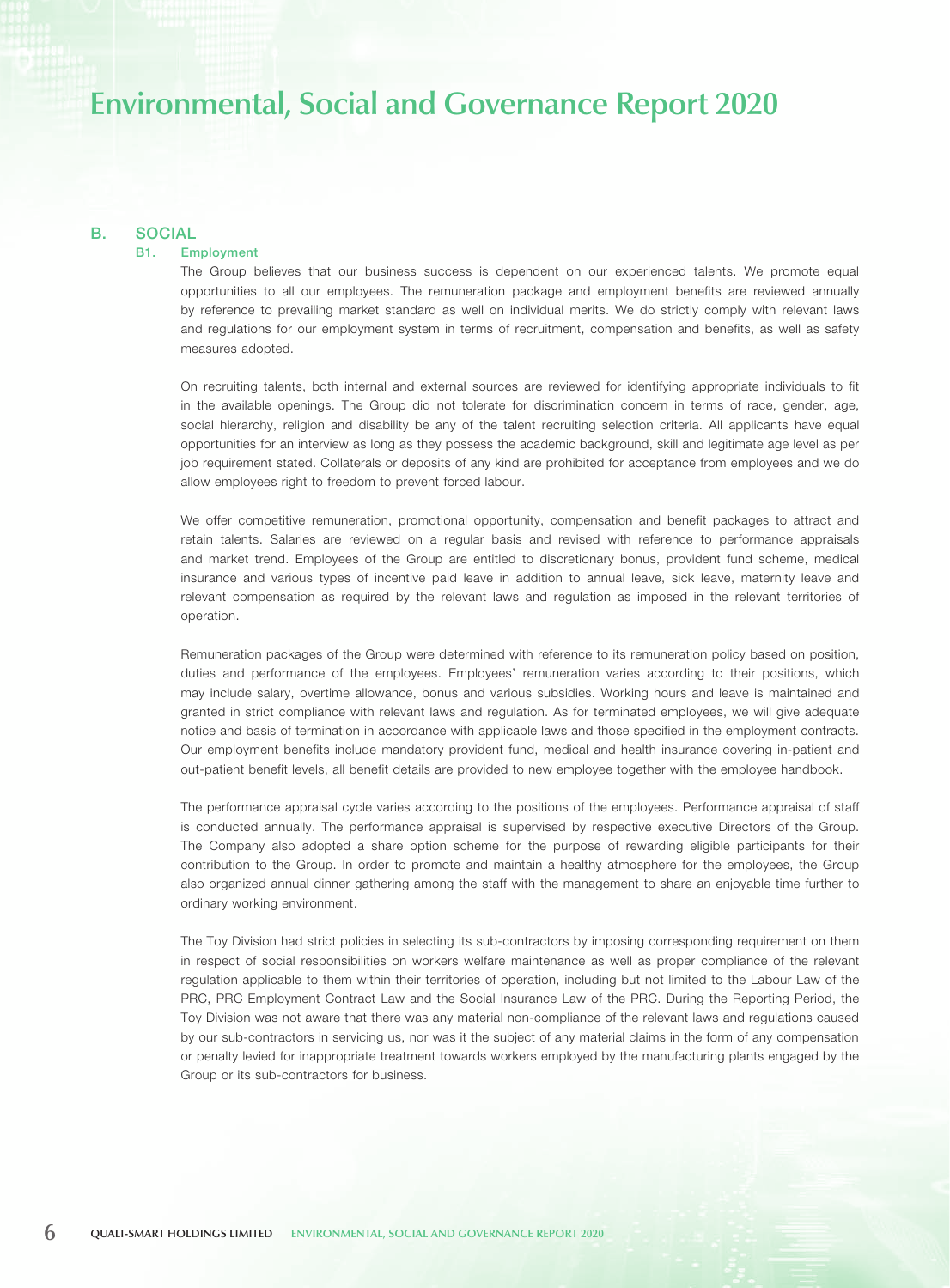For the purpose of creating a fair and harmonious working environment, the Group established proper communication system between the employees and the management in order to allow for sufficient opportunities and channels for comments and feedback exchange between the parties. Communication can be made either by written form or oral form. Any reported subject will be further reviewed and investigated by independent management member for proper remedial or follow up action taken. During the Reporting Period, the Group strictly complied with the Hong Kong Employment Ordinance and the various anti-discrimination ordinances in Hong Kong. There was also no reporting of material incidents between the employees and the management that required follow-up actions.

During the Reporting Period, the details of the employees' distribution by gender of the Group are as follows:

|                        | Male |      | $\frac{0}{0}$ |      | Female |      | $\frac{0}{0}$ |      | Total |      | $\frac{0}{0}$ |      |
|------------------------|------|------|---------------|------|--------|------|---------------|------|-------|------|---------------|------|
|                        | 2020 | 2019 | 2020          | 2019 | 2020   | 2019 | 2020          | 2019 | 2020  | 2019 | 2020          | 2019 |
|                        |      |      |               |      |        |      |               |      |       |      |               |      |
| Directors and senior   |      |      |               |      |        |      |               |      |       |      |               |      |
| management             | 15   | 16   | 83            | 80   | 3      | 4    | 17            | 20   | 18    | 20   | 100           | 100  |
| General staff          | 22   | 21   | 69            | 66   | 10     | 11   | 31            | 34   | 32    | 32   | 100           | 100  |
| <b>Total employees</b> | 37   | 37   | 74            | 71   | 13     | 15   | 26            | 29   | 50    | 52   | 100           | 100  |

*Notes:*

*1. All employees of the Group were based in Hong Kong.*

*2. The turnover rate of employees for the Reporting Period was approximately 1% (2019: 1%).*

*3. Number of employee is calculated on an average basis during the Reporting Period.*

As one of the fundamental management principles of the Group is to maintain equality of human resource, there is no gender preference in all levels of employees and management structure. Indeed, the Group values all employees in terms of their contribution to the Group's business.

### B2. Health and Safety

Considering our employees as valuable assets for contributing to the Group's success and sustainability, their health and safety as well as well-being is also a major concern the Group attends to. We did strictly comply with the laws and regulations regarding labour safety and hygienic condition for our employees in relevant operating territories including the Occupational Safety and Health Ordinance in Hong Kong and the Law of the PRC on Prevention and Control of Occupational Diseases and Production Safety Law of the PRC. The Group provided our employees with an environmental, health and safety manual and provided workers with necessary protective equipment such as face masks, ear plugs, safety shoes and protective gloves to carry out their duties. The premises were also equipped with emergency lightings, emergency exit sign posts, fire extinguishers and fire hoses to ensure fire safety. These fire safety facilities were also checked by security staff regularly with patrol records being registered via RFID patrol systems. Fire drills were also conducted every six months to ensure staff members were familiar with fire escape routes and procedures. Besides, we also arranged applicable medical protection plan for our employees to attend their respective needs for necessary physical examination or medical treatment. During the Reporting Period, the Group was not aware of any safety non-compliance incident.

No work-related fatalities nor any lost days due to work injury took place during the Reporting Period. Our major sub-contractors were also accredited with the Occupational Health and Safety Management System Certificate issued by the China Quality Certification Centre and the seal of compliance on the requirements of the ICTI Ethical Toy Program.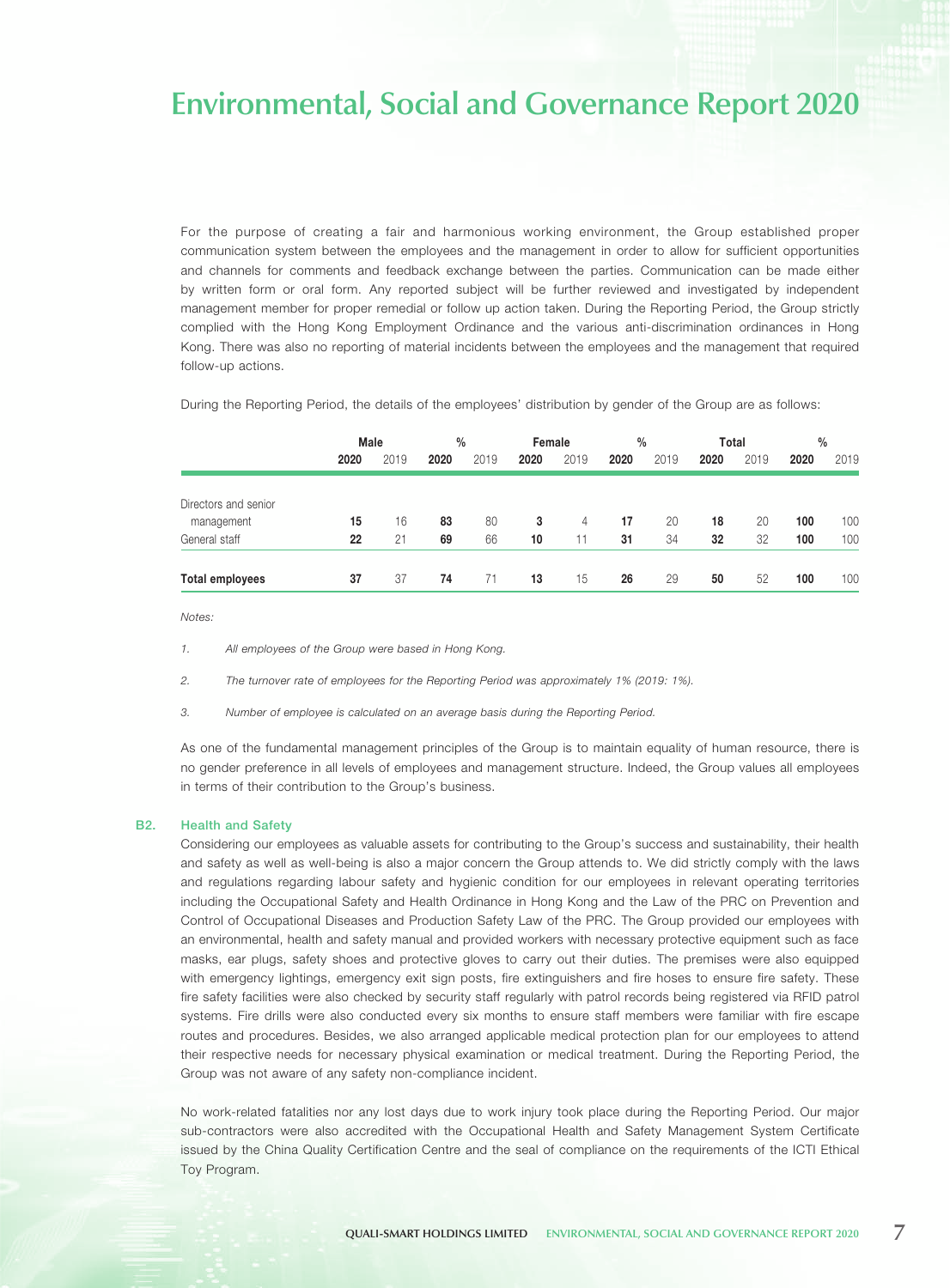### B3. Development and Training

The Group provides on-the-job training to our employees in order to assist them to adapt to their work and the Group's culture effectively and efficiently. The Group also provides in-house training session as well as subsidies to qualified employees in attending external training sessions to improve their skill and knowledge in performing their jobs and social responsibility knowledge.

Our Financial Services Division ensured their licensed personnel be updated with timely and adequate professional training as required under the Hong Kong Securities and Futures Ordinance by tracking their compliance on the continuous professional training requirements. During the Reporting Period, the Group was not aware of any material non-compliance of such requirements by the licensed persons of the Financial Services Division. There was also offered assistance, including tuition fee subsidy, education allowances for relevant seminar/courses and also reimbursement for relevant professional membership fees to encourage development and training to the staff of the Financial Services Division. Besides, staff were also encouraged to share or circulate public information of industry development/regulatory update as they may obtain from their own information channels.

The Group is aware of the continuous development and updates of relevant laws and regulations. Our Head of Compliance of the Financial Service Division is responsible for gathering all the relevant regulatory changes and he works closely with our Company Secretary to determine the appropriate continuous professional training required for relevant staff and directors to update their knowledge and skills in order to maintain their professional competence and remain fit and proper.

The Group is committed to providing support for our directors, responsible officers, licensed representatives and other employees in continuous professional training and encourages them to attend training programmers organised by various professional bodies.

Furthermore, pursuant to the provision A.6.5 under Appendix 14 of the Main Board Listing Rules, all directors of the Company are required to participate in continuous professional training to develop and refresh their knowledge and skills. During the Reporting Period, all directors of the Company complied with the requirement of the Listing Rules in attending relevant continuous professional training by way of attending business seminars or forum with attendance record provided.

Moreover, the Group required all employees to learn basic fire safety knowledge by circulation of internal information through notice board posting or electronic broadcasting system as well as regular training session to ensure the employees have adequate safety knowledge. Also, there was occasional practice on fire emergency evacuation held at the manufacturing plants and office premises in order to promote the awareness of proper approach of the employees in dealing with emergency situation and hence to ascertain everyone's safety.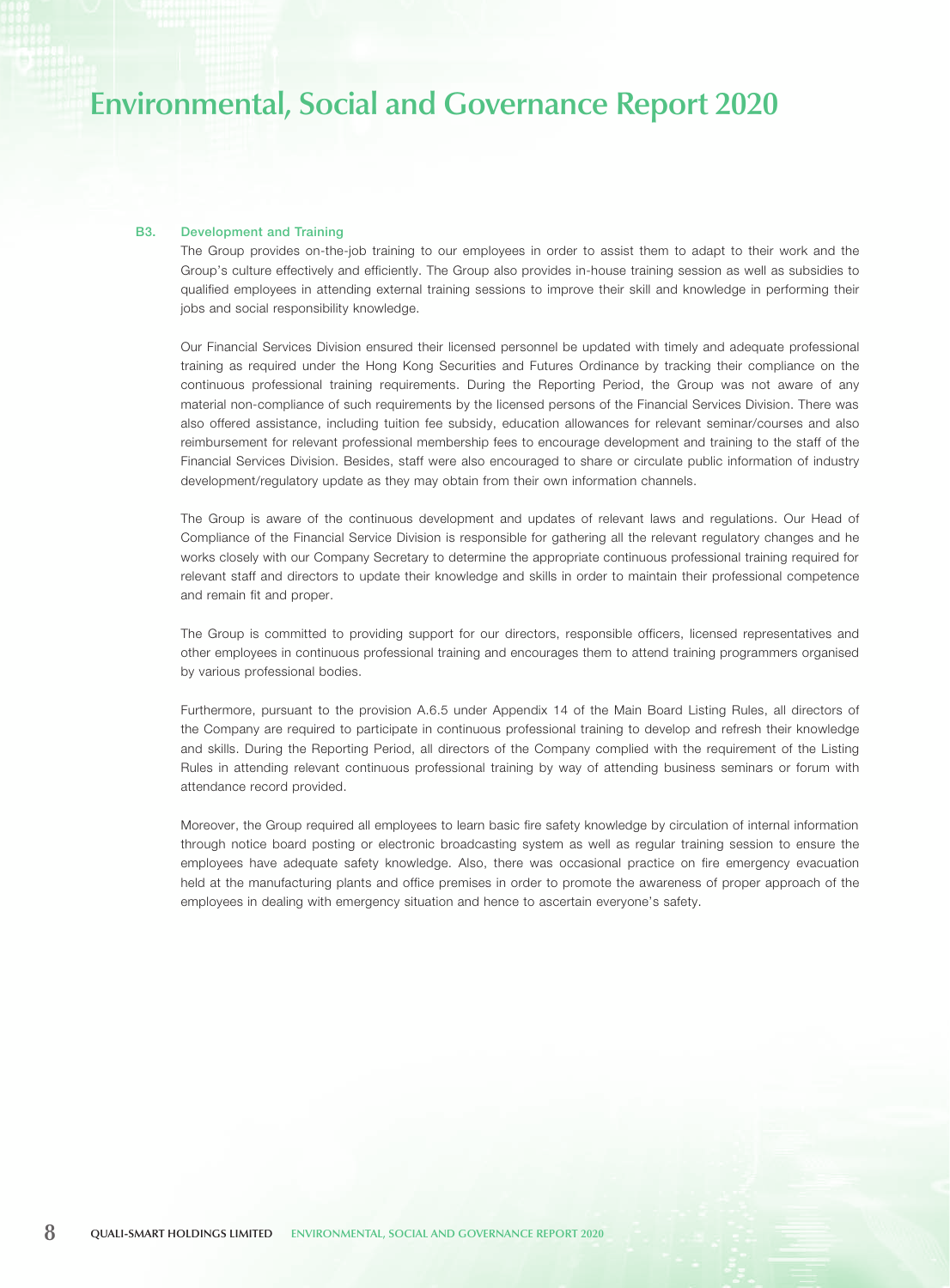### B4. Labour Standards

Being a responsible employer, the Group strictly prohibits the use of child labour and forced labour in any part of its business operation. Policies and measures have been adopted in relevant operation policies and guidelines in order to ensure that proper review and supervision is in place to avoid the occurrence of such condition.

The Group establishes comprehensive recruitment procedures to prevent employment of candidates under the age of 16. Human resources department is responsible for the reviewing of the applicants' personal information in accordance with relevant laws and regulations and labour management procedures to ensure the age of the employees are in line with the regulatory requirement. Face-to-face meeting with new employees is arranged before their job commencement to ensure no forced labour. During the Reporting Period, the Group was in compliance with the relevant laws pertaining to anti-child labour in Hong Kong, including the Employment of Children Regulations under the Employment Ordinance in Hong Kong.

For our Toy Division, we imposed the same requirement on our sub-contractors and ascertained that our sub-contractors complied with relevant standards required by our customers, which were fundamentally derived from internationally-recognized standards in compliance with the requirements of the International Council of Toy Industries (ICTI) Ethical Toy Program. Such program is noted to uphold various standards in support of the rights and well-being of factory workers.

During the Reporting Period, our major sub-contractors were recognized with the seal of compliance on the ICTI Ethical Toy Program.

### B5. Supply Chain Management

In order to ensure the Group's product or services not being affected by the quality of the raw materials supplied or support service rendered for our Toy Division, we adhered to the strict requirements imposed by our customers, which were fundamentally derived from internationally recognized standards in certifying qualified suppliers for their environmental, social and governance compliance. Regular assessments were carried out on the Group's qualified suppliers to ensure they comply with the relevant requirements set out by the ICTI and the environmental and labour regulation applicable in their jurisdictions.

During the Reporting Period, the major sub-contractors of our Toy Division were recognized with the seal of compliance on the ICTI Code of Business Practices and the ISO9001 certificates. We were not aware of any material non-compliance incidents caused by our sub-contractors when they were engaged in servicing us.

For our Financial Services Division, we primarily worked with services providers that were duly licensed and recognized by the relevant regulators ad authorities such as bankers, fund houses, securities exchanges with proven reputation, track record and expertise.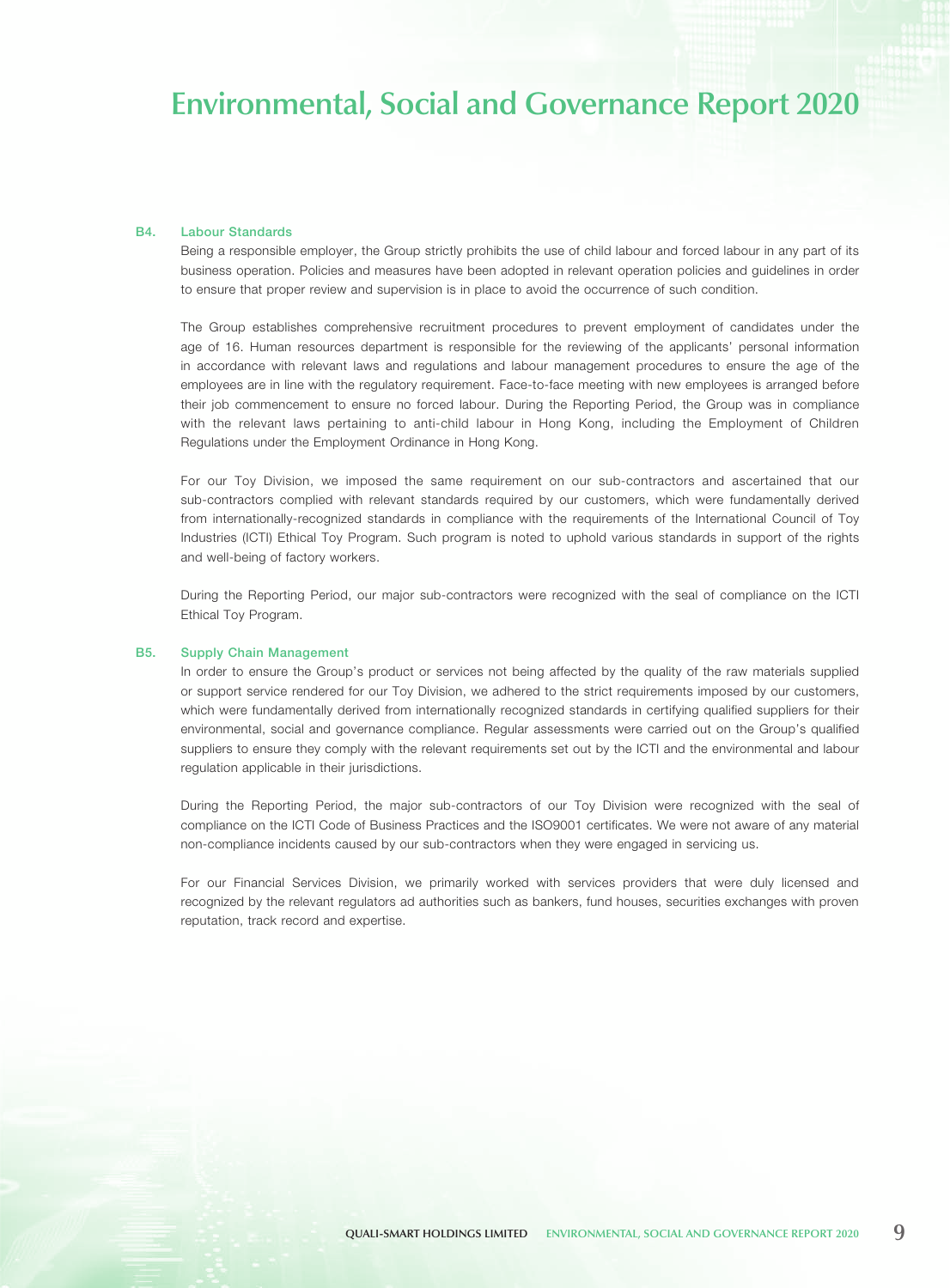### B6. Product Responsibility

In view of our Toy Division primarily serving the internationally recognized branded customers on an OEM basis we strictly comply with relevant product responsibility requirements imposed by our customers. The Group places high importance on the quality, safety and health standards of our products. Stringent quality control inspection procedures are applied on raw materials procurement and suppliers recruitment to product packaging to ensure quality, safety and health standards of the products. We also required our major sub-contractor to have its own physical and chemical laboratories for testing the quality and safety of the raw materials and finished products. These laboratories also obtained accreditation certificates from the China National Accreditation Service for Conformity Assessment and the Consumer Product Safety Commission of the United States.

Regarding the use of labelling on products, the Toy Division strictly adhered to strict requirements imposed by our customers in accordance with the relevant laws to protect the customers and clients' rights. The use of labels and packaging information also fairly presented the characteristics of the products, technical specification and the requirements of the customers.

During the Reporting Period, the Group was not aware of any products sold or shipped which were subject to recalls for safety and health reasons nor were there any customers complaints received by the Toy Division. The Toy Division was also not aware of any material non-compliance with the relevant laws and regulations relating to health and safety, advertising, labelling and privacy matters, including the Product Quality Law of the PRC, the Products Liability Law of the United States of America ("US") and the Consumer Product Safety Improvement Act of the US, during the Reporting Period.

For the Financial Services Division, it was mainly engaged in regulated activities such as securities dealing, advising securities, corporate finance and asset management. We maintain a close monitor to ensure compliance with the standard quidelines and codes issued by the Securities and Futures Commission of Hong Kong ("SFC") as the Code of Conduct for Persons Licensed by or Registered with the SFC, Guideline on Anti-Money Laundering and Counter Terrorist Financing, Fit and Proper Guidelines, Guidelines on Competence, Licensing Handbook and Guidelines on Continuous Professional Training and other circulars and guidance issued by the SFC from time to time. The Financial Services Division has comprehensive policy and procedure on data protection and privacy to ensure compliance with the Personal Data (Privacy) Ordinance. All clients' personal data are collected in accordance with our clients' written consents during account opening. Notice on Personal Data is provided with account opening documents to clients as well. Moreover, we maintain our customer services through hotline, facsimile and emails, for clients to lodge compliant. All complaints received are delivered to the Compliance department for their review and investigation as well as for appropriate response or actions. Furthermore, we conduct know-your-client interviews and product suitability tests for our clients to ensure they understand their risk appetites and only suitable products are offered to them. During the Reporting Period, the Financial Services Division of the Group was not aware of any material non-compliances with the relevant laws and regulations it is subject to and it is not aware of any material complaints received from its customers.